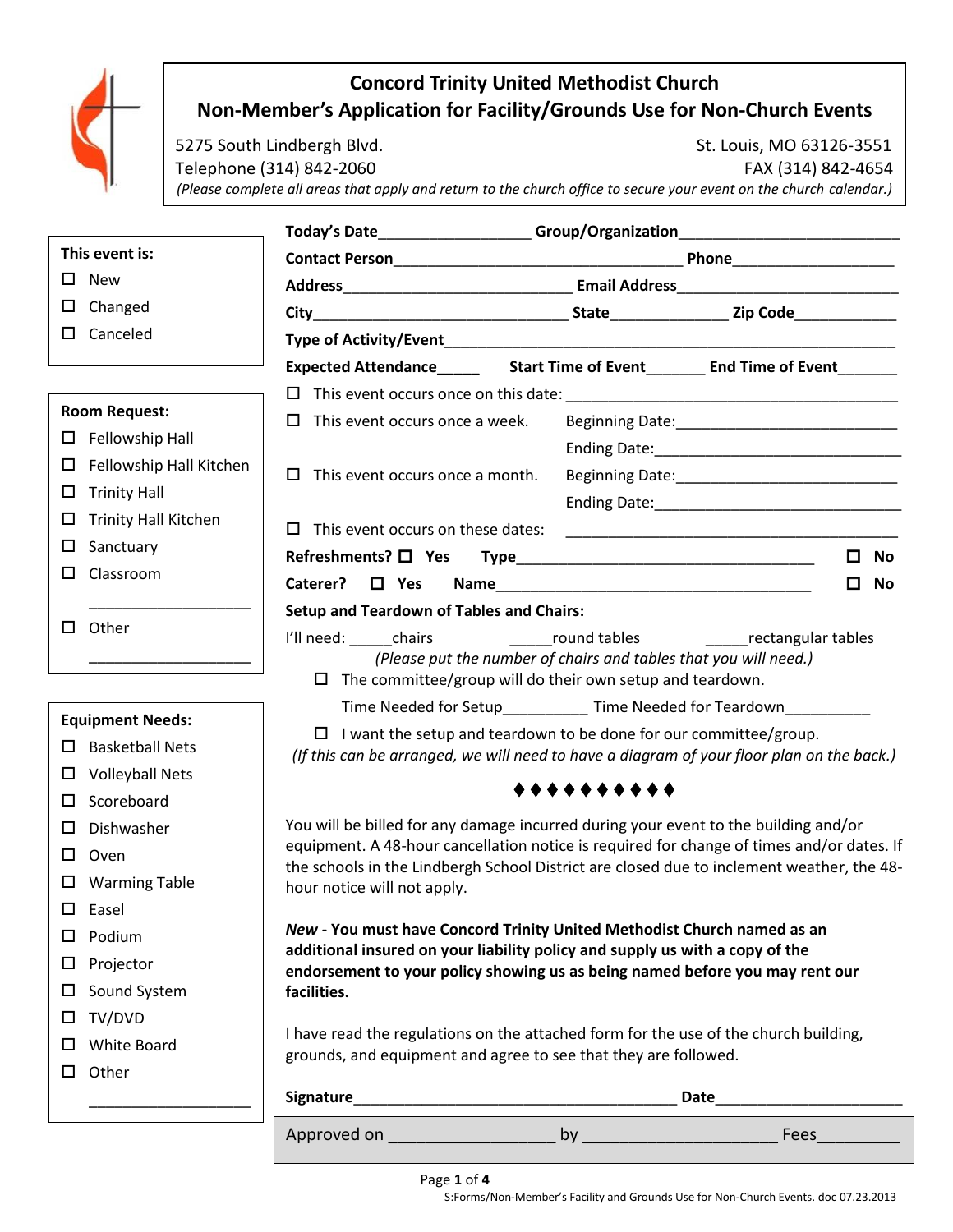Use this page for necessary diagrams if applicable.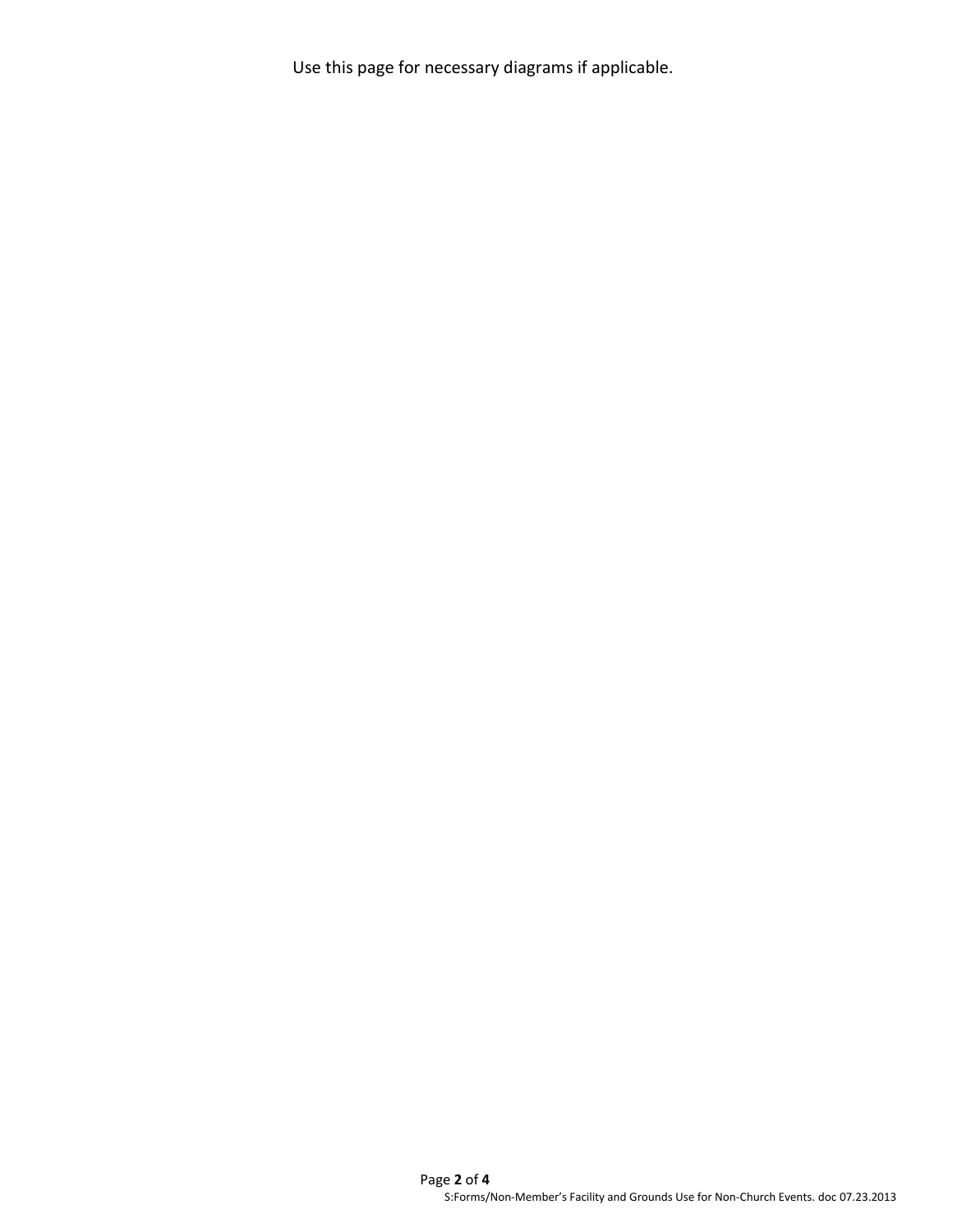## **CONCORD TRINITY UNITED METHODIST CHURCH**

## **BUILDING USAGE GUIDELINES**

#### **General Guidelines**

- Since all facilities are here to support the ministries of the congregation, these ministries will be given usage priority over other events and groups.
- These facilities are available for use by members and other groups on a non-conflicting basis, as long as they are in harmony with the mission/core values of the congregation. Any group in conflict with the church mission/core values will not be allowed to use the facilities.
- Parents or guardians must closely supervise children in the facility at all times unless they are in ministry activities with adult supervision. **Groups must stay in their assigned areas at all times.**
- Individuals and groups using facilities are responsible for all damages to the property and/or equipment resulting from negligence or abuse by their staff members or event participants.
- Concord Trinity UMC buildings and grounds are alcohol, tobacco, and drug free. Any uses of these substances within the facilities are strictly prohibited.
- Individuals and groups using the facility for child or youth-related activities that are not part of CTUMC's planned ministries should ensure the safety of the children involved and follow their particular group's child protection policies and plans. (For example, scouts, sports teams, etc.)
- Individuals and groups using the facilities of Concord Trinity UMC are responsible for the actions and behaviors of those participating in their event/activity. If any event participants are consistently observed behaving irresponsibly, argumentatively, or destructively; that individual or group leasing the facilities will be asked to leave the premises immediately. Their contract will be cancelled and fees will not be returned.

## **Contact Person:**

The contact person for the group is responsible for all communication with the church, understanding and fulfilling these usage guidelines, and ensuring that his/her group adheres to all the church's guidelines.

## **Scheduling**

- Scheduling of private events and/or activities must be submitted to the church office with any required fees or deposits. The Trustees or designate, in consultation with the staff, will authorize scheduling of events and activities outside of CTUMC'S ministry.
- All schedules are subject to change in the event of unusual circumstances or events that may arise (weather, community crisis, emergencies, etc.). Refunds for previously scheduled events are given only if schools in the Lindbergh School District are closed.
- Prompt notification of 48 hours must occur whenever a group needs to make a change in their schedule.
- Should a change need to be made by Concord Trinity UMC in scheduling which affects a group's reservations, Concord Trinity UMC will notify the contact person as soon as possible.

## **Facilities Set Ups**

- Concord Trinity is not staffed to accommodate all set-up requests. Individuals and groups should assume their own set-up unless otherwise noted on your contract or a special request is made.
- Room assignments are made by the church office with the intent to provide the appropriate space for the activity or event. Our goal is that we minimize or eliminate movement of equipment or furnishings.